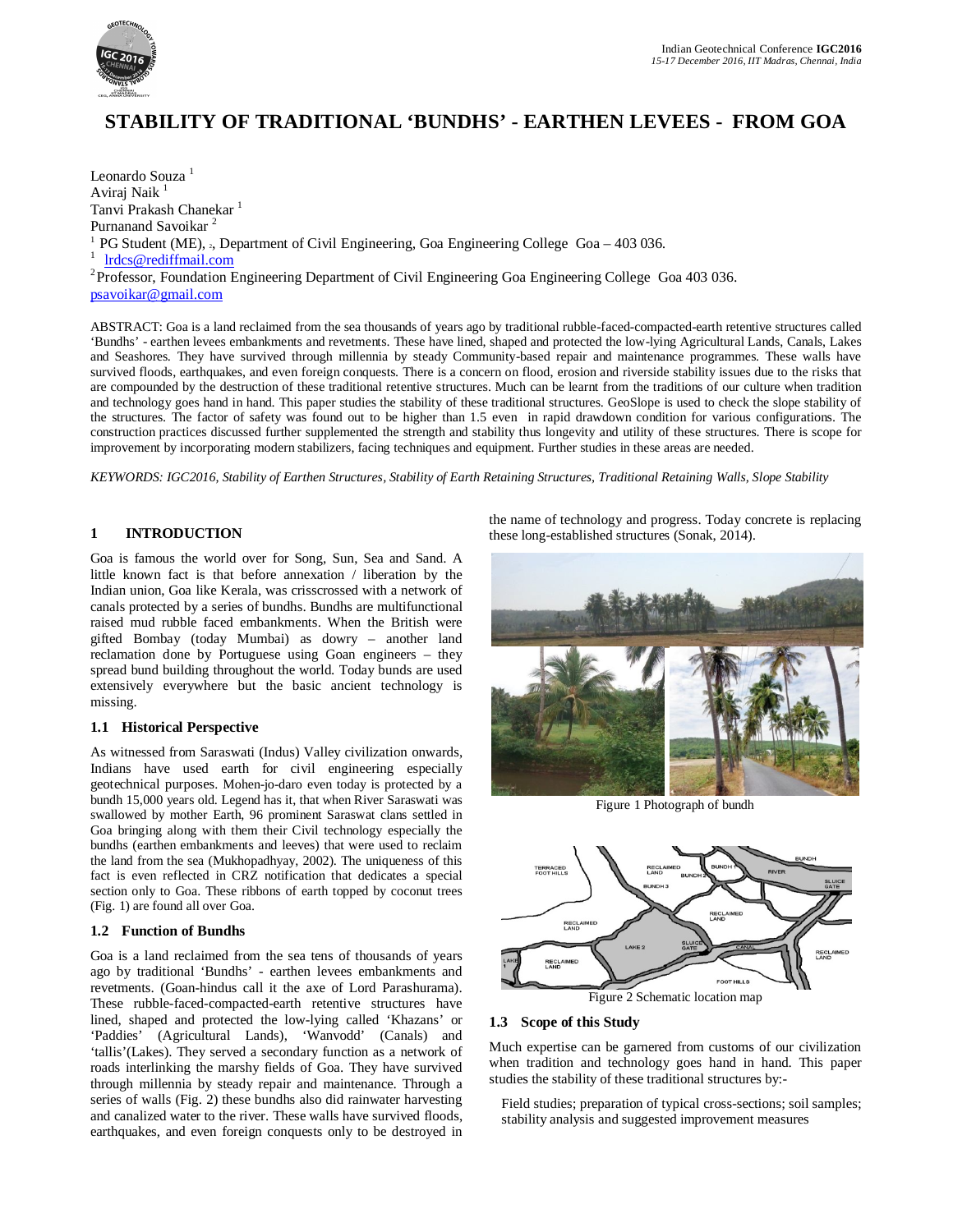## **2 WALL CONSTRUCTION PRACTICES**

Traditional Bundh construction practices amply illustrate that ancient Goan engineers had an implicit understanding of soil stabilization and soil reinforcement.

## **2.1 Traditional Methods of Construction**

Primary Constituents of the bund were dredged clay from river bed. It was stabilized with burnt-shell-lime. The plastisizer used was coconut jaggery molasses. Cow dung and coconut leaf ash was used to increase cohesion and manage fine contents if the soil was too sandy in nature. Layers were laid in lift of 30 cm with rice-straw in-between. Rice straw layers were used as initial geofabric. Facing layer was made up of interlocking coursed lateritic rubble masonry. Compaction was done by using a line of 4 to 6 bullocks walking in a line. The compactive equivalent of 2- 3 tonne sheep-foot rollers doing 10 passes per layer. Two lines of Coconut trees were planted on either side as a natural geogrid, to reinforce the structure by their fibrous root system (Fig. 3).



Figure 3 Bundh construction

## **2.2 Typical Bundh Sections**

Typical traditional unit of measurement was '*hatt'*-one hand ( approx. 50cm). Bamboo of required size was measured and cut and used for checking the size. Face inclination is generally 0.5-H : 3-V. while benching offset on seaward side is usually 0.5 m. and the offset on the leeward side is 1.5m. A freeboard of 1.5 to 2m was maintained for tidal fluctuations and flood absorption (Fig. 4)**.**



Figure 4 Typical Bundh sections showing maximum sizes.

## **2.3 Typical Usage**

Geotechnical:- Land reclamation, river training works, soil erosion protection, Levees, flood protection, etc.

Non-Geotechnical:- Horticulture, Pisciculture, Salt farming, Recreation, tourism, water-sports, navigation etc.

# **3 DAMAGE TO WALLS**

Today we find plenty of damage to these ancient structures as most people don't comprehend that these are marvels of Ancient Civil Engineering.

#### **3.1 Cause of Damage**

The principal reasons why these walls are damaged and disappearing is: Ignorance, Greed, Land grab, Money in real estate, Unscrupulous-unsustainable development, due to the lackluster attitude towards them, as not many take serious stock of the risks that are compounded by the destruction of these traditional retentive structures. Today community-based maintenance programmes which sustained them are nonexistence.

#### **3.2 Repercussions of Damage**

There are numerous negative effects of bundh damage: Invasion of mangroves, Changes of shoreline, flood, erosion and riverside stability issues, Disappearance of ancient historical technology (Fig. 5).

#### **3.3 Need for Preservation**

Goa is currently facing serious environmental crisis due to destruction of its watersheds and low lying 'Khazan' ecosystem. The sudden rise in population of Goa due to development in tourism industry has also added to destruction of these geotechnical structures. The modern practices of reclamation of land and increase in deforestation in the name of development are seen to be adversely affecting the ecosystem of Goa. Civil engineers must look back and learn about the traditional ecofriendly construction practices followed by our ancestors for stable and maintainable development.

## **4 FIELD INVESTIGATIONS**

### **4.1 Topography**

As the bundh topss were parallel to water level, simple tape measurements with plum-bob were used to measure cross sections. Most bundhs were found to be 3m wide and depths varying from 1 to 3 m. in rare cases as heights increased there was stepped berms (banquettes) as detailed in section 2.2 and Fig 4.



Figure 5 Invasion of mangroves, flooded outer bundh and disappearance of coconut trees at Borim on Mandovi river

#### **4.2 Geomorphology**

The landside was level and confined within ring-bundhs and secondary bundhs. The bundhs parallel the river and hill contours as applicable. The general slope of the reclaimed land was terraced in steps and staged (Fig. 2) between bundhs to approach low tide level at inner face of river side bund.

#### **4.3 Metrology**

Goa state being at the center of the landing range of the south west monsoons bears the brunt receiving the highest average rainfall in India, which is always in excess of 300 cm even in leanest season.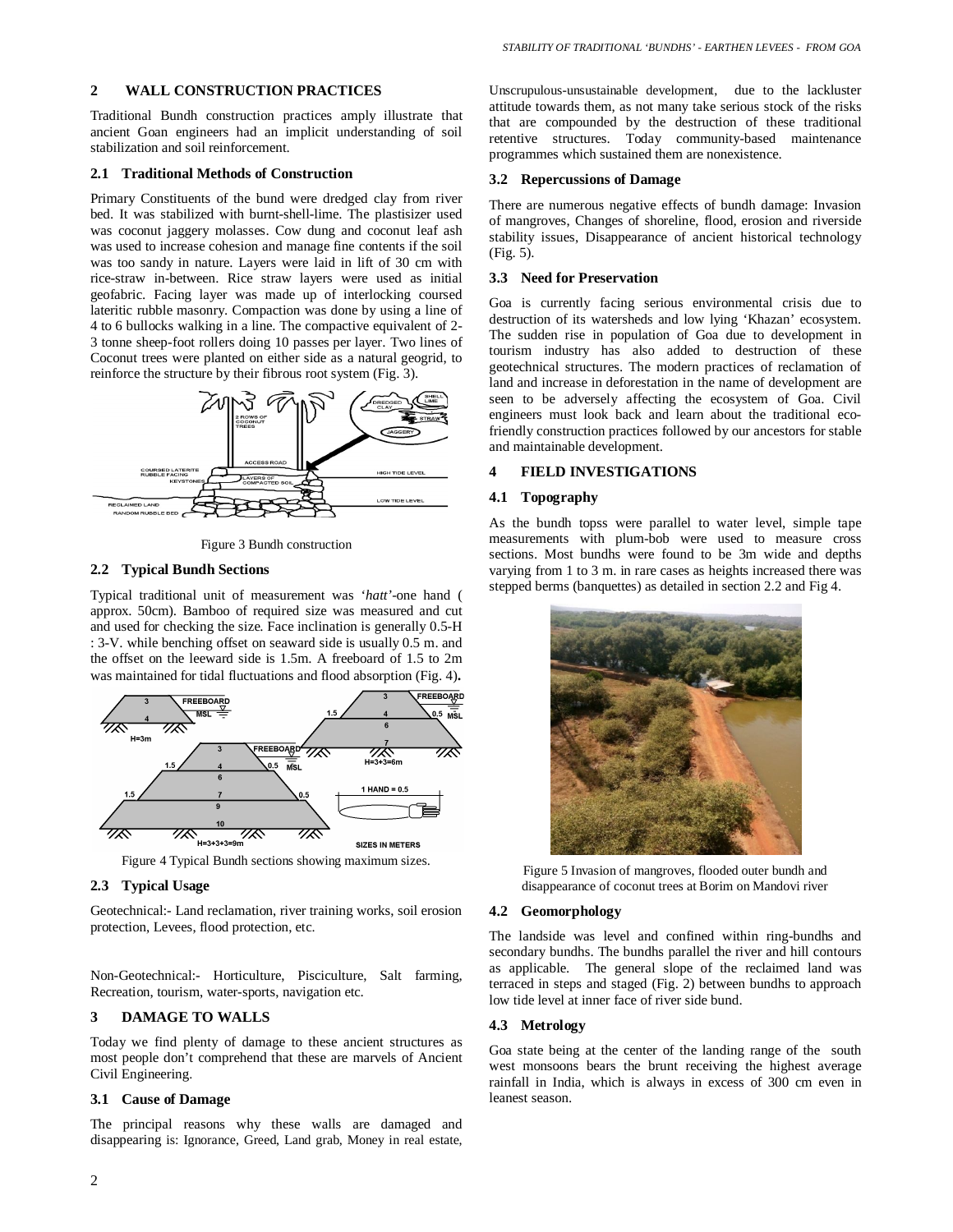## **4.4 Regional Geology**

Bundh Soil was of Lateritic, yellowish color sandy-silty-clay with high organic content. The soil was of riverside origin. The soil type was of uniform nature. Today red lateritic soil is used in some places while carrying out repair works.

## **5 LABORATORY INVESTIGATIONS**

Laboratory investigation is an important step in determining the constants needed for slope stability analysis. Sampling method and. Laboratory tests were carried out as per IS: 2720 (Part 4) - 1983 Code. The following results were obtained (US Army Corps of Engineers, 2000).

#### **5.1 General Soil Parameters**

Three sets of soil samples A, B and C were collected from different locations. These were kept safe and dry in polyethylene bags in the soil-mechanics laboratory of the Department of Civil Engineering, Goa Engineering College and marked, indicating the soil description, sampling depth and date of sampling. Classification test (natural moisture content, specific gravity, Grain size analysis and Atterberg's limits,) and compaction test (optimum moisture content, Maximum Dry Density)were performed on the samples A, B and C to determine the geotechnical properties of the samples. The average values have been presented below in Table 1.

### **5.2 Soil Shear Strength Parameters**

Engineering property test for shear strength were performed on the samples A, B and C and the values are indicated below in Table 2.

Table 1 General Soil Properties

| Sample                |                                 | А    | B    | $\mathbf C$    | Mean  |
|-----------------------|---------------------------------|------|------|----------------|-------|
| Specific Gravity G.   |                                 | 2.73 | 2.72 | 2.75           | 2.73  |
| Moisture Content w%   |                                 | 12   | 14   | 14             | 13.33 |
| Compaction test OMC % |                                 | 11   | 12   | 11             | 11.33 |
|                       | MDD g/cc                        | 1.92 | 1.95 | 1.93           | 1.93  |
| Atterberg limits      | Liquid Limit 19.5<br>$W_L$ %    |      | 22.6 | 21.5           | 21.2  |
|                       | Plastic Limit 14.8<br>$W_{P}\%$ |      | 16.2 | 15.2           | 15.4  |
|                       | Plasticity<br>Index Ip          | 4.7  | 6.4  | 6.3            | 5.8   |
| Grain                 | Size Gravel %                   | 2.5  | 4.5  | $\overline{2}$ | 3     |
| Disribution           | Sand %                          | 17.5 | 20   | 13.5           | 17    |
|                       | Silt %                          | 25   | 35   | 30             | 30    |
|                       | Clay %                          | 55   | 40.5 | 57.5           | 51    |

Table 2 Effective Shear Strength Parameters of Soil

| Sample | $c'(KN/m^2)$ | $\sim$ |
|--------|--------------|--------|
|        | 30           | วร     |
|        | 35           | 25     |
|        | 34           | 29     |
| Mean   | つつ           |        |

# **6 STABILITY ANALYSIS**

Stability Analysis was performed for both seaward and leeward side for sudden drawdown conditions (worst case scenario) for typical cross sections 3m, 6m and 9m high, using average the *γ*, *c-*  $\phi$  values found out above.

## **6.1 Slip Surface Analysis**

Analysis was performed using Swedish method of slices and Fellenius method to locate center of slip circle using the formula

$$
F = \frac{c'r \mathcal{D}' + \tan \mathcal{D}' \Sigma N}{\Sigma T}
$$

where

- *c'* = Effective cohesion of soil for saturated condition
- $\phi$ <sup>'</sup> = Effective friction angle of soil for saturated condition
- $N =$  Normal component of weight of soil
- *T* = Tangential component of weight of soil

The results are tabulated in Table 3 below:

Table 3 Results from manual calculations

| Wall          | Seaward side |       |                        | Leeward side |       |                        |
|---------------|--------------|-------|------------------------|--------------|-------|------------------------|
| height<br>(m) | FOS          | R(m)  | $\theta$ ( $\degree$ ) | <b>FOS</b>   | R(m)  | $\theta$ ( $\degree$ ) |
| 3             | 3.415        | 6.45  | 35                     | 3.415        | 6.45  | 35                     |
| 6             | 2.23         | 11.11 | 39                     | 2.573        | 11.72 | 38                     |
|               | 1.9          | 14.83 | 36                     | 2.06         | 16.96 | 38                     |

#### **6.2 Numerical Analysis**

Numerical analysis was done using commercially available software GEOSTUDIO-SLOPEW (Ikiensinma, 2005) showed factor of safety above 1.5. (Fig. 6). The Morgensen-Price Method of slope stability was chosen for the software and the  $\gamma$ ,  $c$ - $\phi$  values chosen were the same as for slip circle analysis.



Figure 6 Screen shot from Geo-Studio leeward side showing  $F \circ S =$ 2.784

Table 4 Results from Numerical Analysis

| Wall height | 3 m  | 6 m  | 9 m  |
|-------------|------|------|------|
| FoS leeward | 2.78 | 1.74 | 1.52 |
| FoS Seaward | 4.87 | 2.41 | 2.33 |

The factor of safety from both the slip surface analysis (Table 3) and the Numerical analysis (Table 4) were plotted on graphs and showed that the reduction in the values of Factor of safety with height of the embankment is a curve that levels out at 1.5 for worst case scenario. (Fig. 7)



Figure 7 Graph of Factors of safety

There is an additional 10 to 15 % factor of safety due to the natural geo-textile effect of coconut tree root system. Further